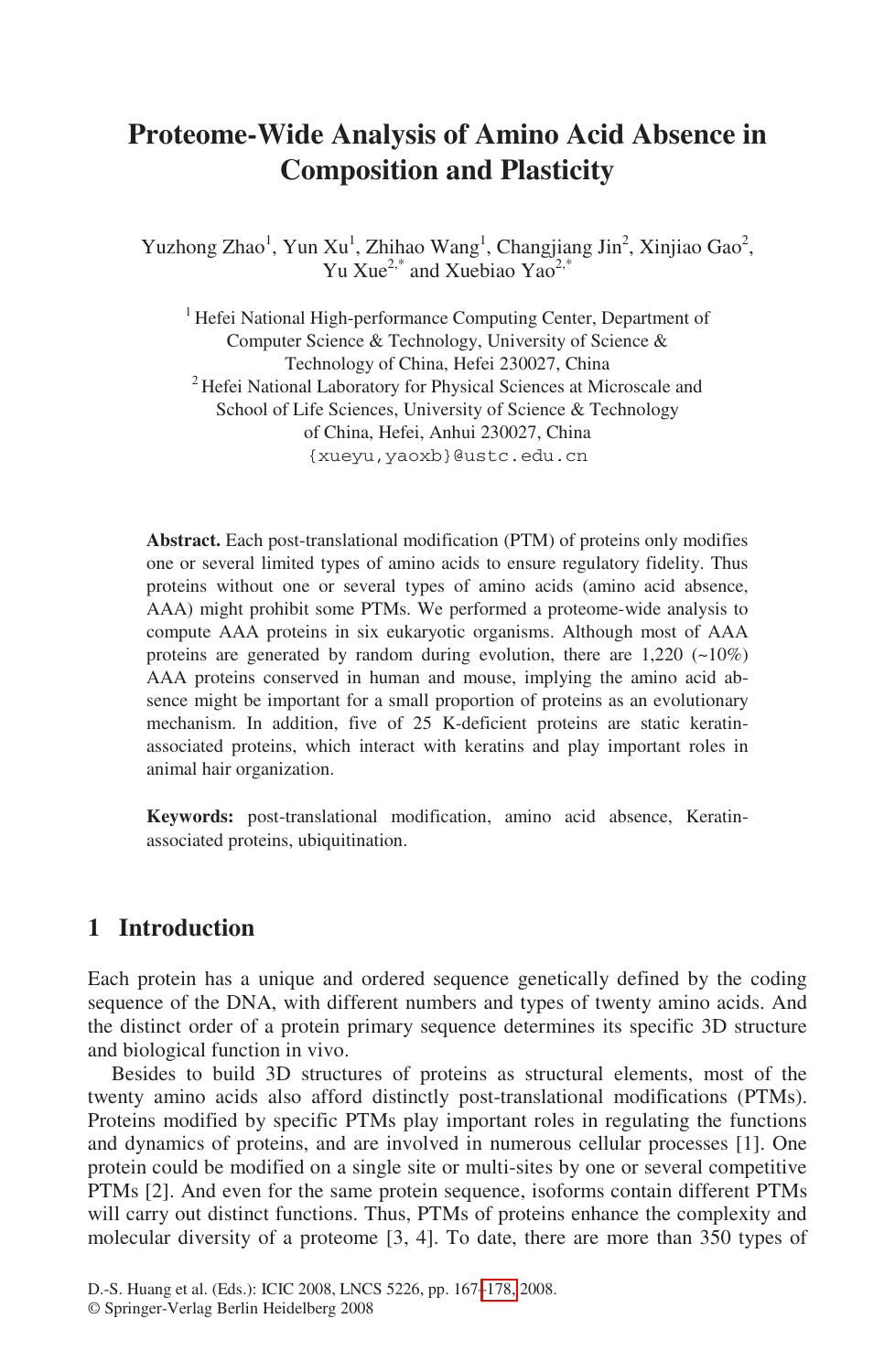PTMs discovered (http://abrf.org/index.cfm/dm.home). And totally fifteen amino acids could be modified except five hydrophobic residues (L, I, V, A, and F) [3].

Identification of PTMs sites in proteins is fundamental for understanding regulatory mechanisms of protein dynamics at molecular level. However, only several types of PTMs were well characterized by experimental or computational approaches, e.g., phosphorylation [5-7], glycosylation [8], sumoylation [9], S-palmitoylation [10], acetylation [11], methylation [12], and ubiquitination [13], etc. Most of PTMs are carried out by specific enzymes or spontaneously in vivo. Each PTM only modifies one or several kinds of residues specifically. For example, phosphorylation performed by serine/threonine (S/T) Kinases or Tyrosine (Y) Kinases could modify specific S/T or Y residues of a protein in eukaryotes [5-7]. And O-glycosylation usually occurs on S/T residues [8], while palmitoylation recognizes cysteine (C) residues [10]. Sumoylation, acetylation and ubiquitination could take place on lysines (K) [9, 11, 13]. And methylation commonly modifies arginines and lysines [12].

Since each PTM recognize distinct types of amino acids, in theory, proteins without a specific kind of amino acids may prohibit some PTMs. For example, proteins without K will not be modified by sumoylation and ubiquitination, etc. And proteins lack Y residue will prevent tyrosine phosphorylation. Also, proteins without C might not be modified by S-palmitoylation. Then an interesting question is emerging: How many proteins with at least one type of amino acid absence (AAA) exist in eukaryotes?

To address the problem, we took a proteome-wide analysis of amino acid absence in protein sequences of six eukaryotic organisms, including *S. cerevisiae* (Budding yeast), *S. pombe* (Fission Yeast), *C. elegans* (Nematode), *D. melanogaster* (Fruit Fly), *M. musculus* (Mouse) and *H. sapiens* (human). The phenomena of amino acid absence are much ubiquitous in eukaryotes. There are about  $18.5\% \sim 25.5\%$  of proteins with at least one type of amino acid absence. In addition, we noticed that many protein sequences still remain fragment status. To avoid the bias, we removed all fragment sequences from six eukaryotic proteomes and re-calculated AAA proteins. Again, there is still about  $14.1\% \sim 23.4\%$  of six proteomes composed of AAA proteins. The AAA Proteins tend to be shorter sequences with average lengths from 129.2 aa  $\sim$ 197.6 aa, while average lengths of total proteins in six organism fluctuate from 401.1 aa to 503.5 aa. Also, amino acid abundances and distributions were calculated and proposed to be negatively correlated with amino acid absences. Furthermore, we detected 1220 AAA proteins conserved in mouse and human. Specifically, there are 25 conserved AAA proteins without Lysine (K) residues. These proteins with diverse functions might not be ubiquitinated and degraded in vivo. Interestingly, five of 25 Kabsence proteins are Keratin-associated proteins (KRA24, KRA42, KRA131, KRA71 and KRA81), which interact with keratins to organize the animal hair.

## **2 Materials and Methods**

### **2.1 Data Preparation of Protein Sequences for Six Organisms**

In this work, we focused on analyzing AAA proteins in eukaryotes. Six eukaryotic proteomes were chosen, including *S. cerevisiae* (Budding yeast), *S. pombe* (Fission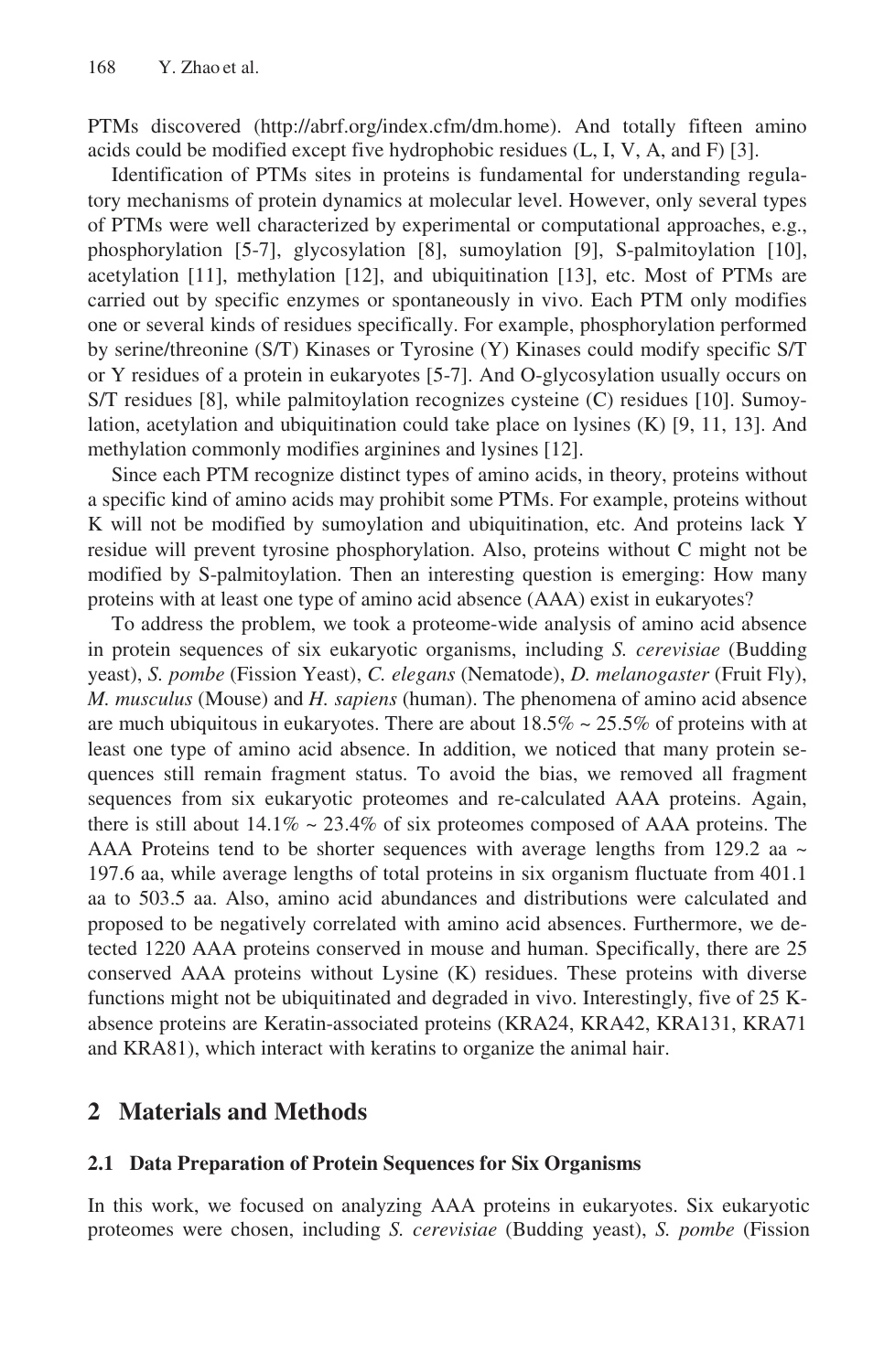Yeast), *C. elegans* (Nematode), *D. melanogaster* (Fruit Fly), *M. musculus* (Mouse) and *H. sapiens* (human).

Protein sequences were retrieved from Sequence Retrieval System (SRS5) at Ex-PASy website (http://www.expasy.ch/srs5/). The taxonomic code (TaxID) of each organism, e.g., 4932 of *S. cerevisiae* and 9606 of *H. sapiens*, was employed to query protein sequences from Swiss-Prot & TrEMBL database. Totally, there were 68,504, 63,966, 29,117, 23,263, 5,243 and 7,400 proteins obtained from *S. cerevisiae, S. pombe*, *C. elegans*, *D. melanogaster*, *M. musculus* and *H. sapiens*, respectively.

Previously, we found that many proteins remained to be fragment status, and more than 30% of all human proteins were fragment with short sequence [14]. Intuitively, these short, fragment sequences might frequently lack of one or several types amino acids. To avoid the bias, we used the keyword of "fragment" with each TaxID to query fragment proteins in six organisms, respectively. Then fragment sequences were removed, and we re-calculated AAA proteins again. The information of data preparation is shown in Table 1.

Table 1. Fragment protein sequences of several organisms in Swiss-Prot & TrEMBL database. The TaxID of each organism was used to retrieve all protein sequences of these organisms, while the keyword of "fragment" plus the TaxID to retrieve all fragment sequences separately. And the proteome of R.norvegicus (rat) is unintegrated to be removed in our study.

| <b>Swiss-Prot &amp; TrEMBL</b> | <b>TaxID</b> | Fragment | <b>Total</b> | <b>Percentile</b> |
|--------------------------------|--------------|----------|--------------|-------------------|
| H.sapiens                      | 9606         | 23028    | 68504        | 33.62%            |
| M.musculus                     | 10090        | 15662    | 63966        | 24.48%            |
| R.norvegicus                   | 10116        | 3043     | 14705        | 20.69%            |
| D.melanogaster                 | 7227         | 3327     | 29117        | 11.43%            |
| C.elegans                      | 6239         | 508      | 23263        | 2.18%             |
| S.pombe                        | 4896         | 275      | 5243         | 5.25%             |
| S.cerevisiae                   | 4932         | 326      | 7400         | 4.41%             |

#### **2.2 Computational Detection of AAA Proteins**

We considered a protein as an AAA protein if at least one type of twenty amino acids was absent from its sequence. By this way, twenty types of AAA proteins in six organisms were computed by PERL language, separately (Table 2).

To avoid the bias, we retained full length proteins to remove all fragment sequences. Again, AAA proteins in fragment and full-length protein sequences were also calculated, respectively. For comparison, percentiles of AAA proteins in all protein sequences and full-length proteins are shown in Fig. 1A. Also, percentiles of AAA proteins in fragment protein sequences are diagramed in Fig.1B.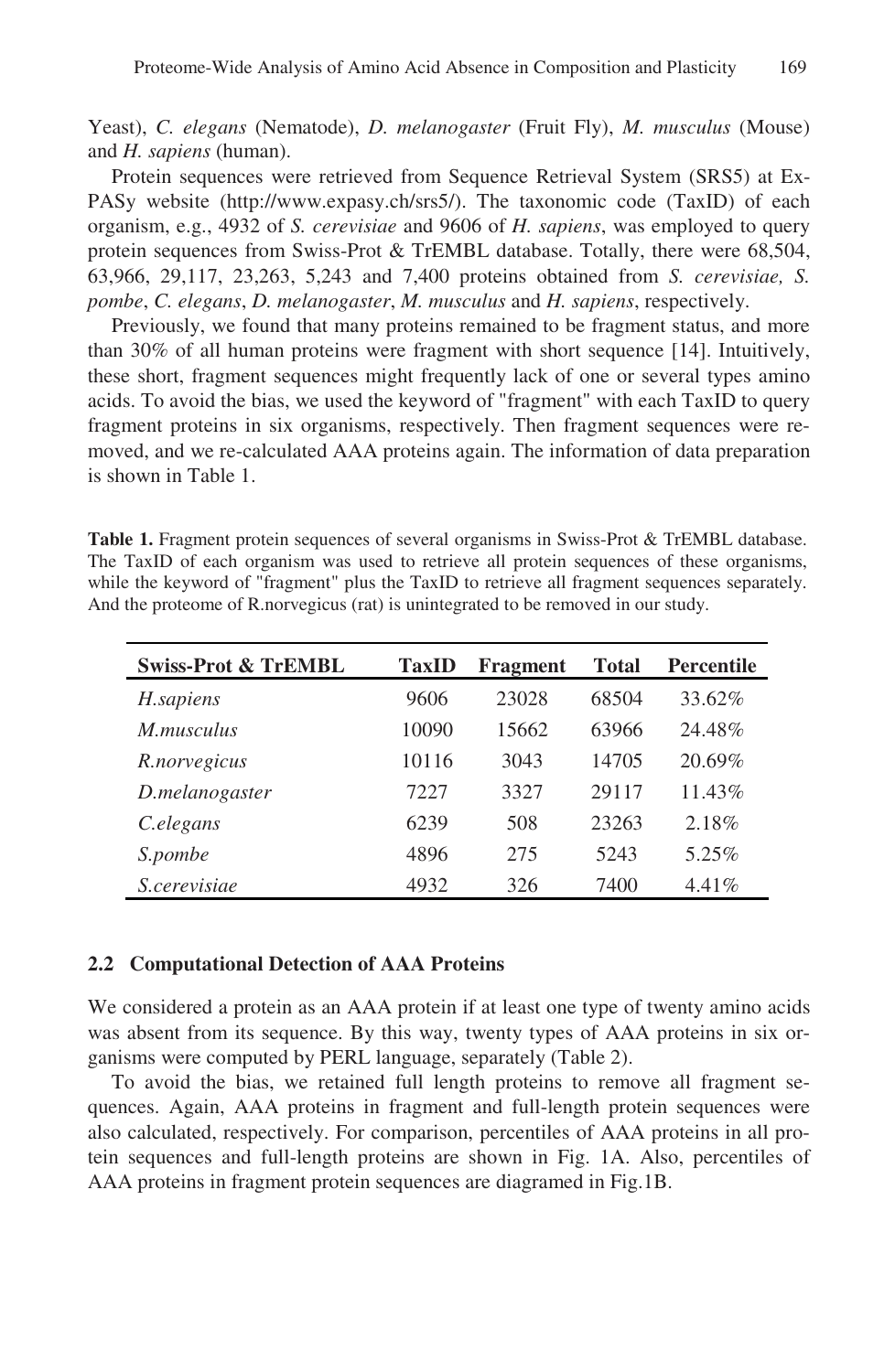

**Fig. 1.** Percentiles of AAA proteins in six organisms. (A) AAA proteins in all protein sequences vs. full-length proteins; (B) AAA proteins in fragment sequences.

**(B)** 

### **2.3 Identification of the AAA Proteins Conserved between Human and Mouse**

To investigate whether and how many AAA proteins are conserved, we chose human and mouse to survey orthologue pairs between two organisms. We downloaded the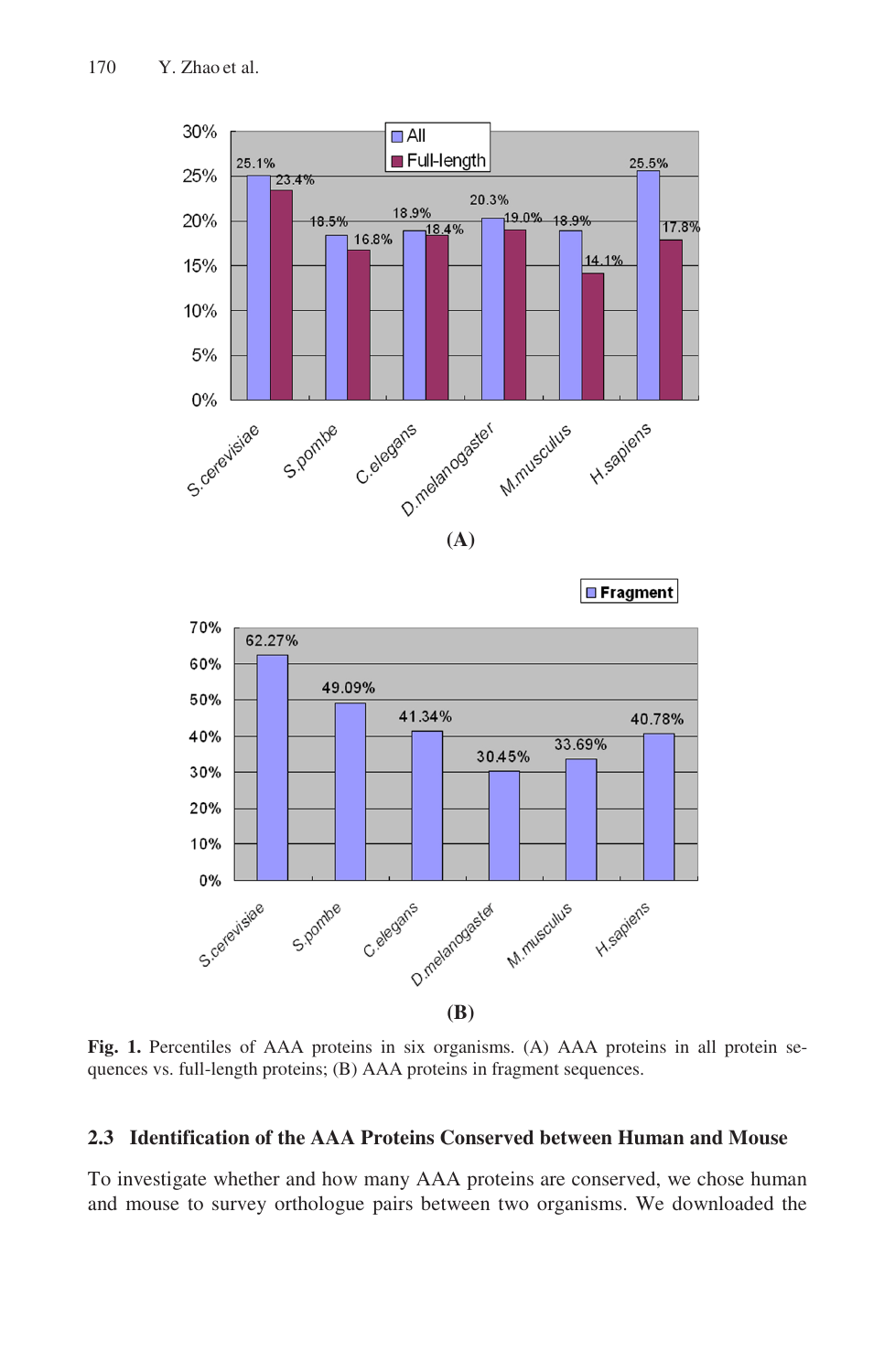| Absent aa                  | <b>SC</b> | SP   | <b>CE</b> | DM    | MM    | <b>HS</b> |
|----------------------------|-----------|------|-----------|-------|-------|-----------|
| $\mathbf A$                | 98        | 15   | 63        | 90    | 419   | 913       |
| $\mathbf C$                | 761       | 461  | 1413      | 1669  | 3248  | 5490      |
| D                          | 184       | 32   | 193       | 433   | 1101  | 2403      |
| E                          | 145       | 26   | 163       | 353   | 673   | 1514      |
| F                          | 70        | 43   | 158       | 450   | 1262  | 2821      |
| G                          | 115       | 31   | 99        | 150   | 437   | 1003      |
| H                          | 363       | 130  | 928       | 876   | 2261  | 4012      |
| I                          | 62        | 14   | 100       | 210   | 1317  | 3056      |
| K                          | 55        | 12   | 125       | 265   | 926   | 2100      |
| L                          | 14        | 5    | 28        | 56    | 269   | 497       |
| M                          | 36        | 28   | 83        | 218   | 1368  | 3285      |
| ${\bf N}$                  | 76        | 14   | 121       | 334   | 1515  | 3274      |
| ${\bf P}$                  | 93        | 37   | 151       | 245   | 624   | 1268      |
| Q                          | 215       | 42   | 182       | 321   | 885   | 1829      |
| $\bf R$                    | 107       | 21   | 153       | 182   | 587   | 1296      |
| S                          | 24        | 3    | 37        | 50    | 244   | 679       |
| T                          | 47        | 8    | 115       | 168   | 503   | 1314      |
| $\boldsymbol{\mathrm{V}}$  | 48        | 10   | 43        | 160   | 561   | 1080      |
| W                          | 1014      | 574  | 2769      | 3393  | 6587  | 8122      |
| Y                          | 176       | 55   | 504       | 977   | 2629  | 4788      |
| <b>All AAA</b><br>proteins | 1859      | 968  | 4407      | 5920  | 12093 | 17497     |
| <b>Total</b><br>proteins   | 7400      | 5243 | 23263     | 29117 | 63966 | 68504     |

**Table 2.** Twenty types of AAA proteins of all proteins from six organisms. Due to the page limitation, only the numbers of AAA proteins in six organims are shown. SC, S. cerevisiae; SP, S. pombe; CE, C. elegans; DM, D. melanogaster; MM, M. musculus; HS, H. sapiens.



**Fig. 2.** Totally, there are 1,220 AAA proteins discovered to be conserved in human and mouse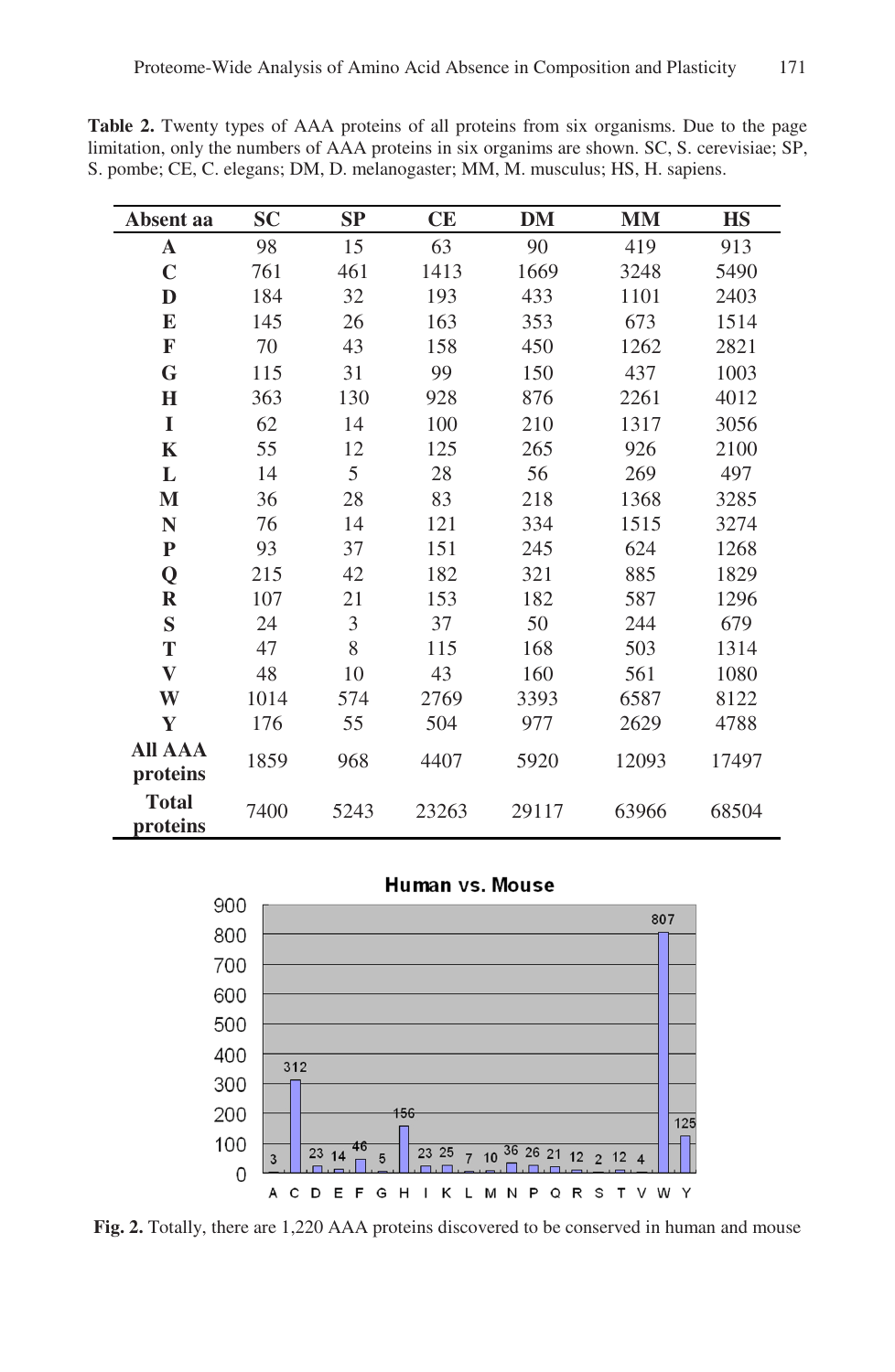Stand-alone InParanoid Program (ver. 1.0) (http://inparanoid.sbc.su.se/) [15] and computed orthologue pairs between *H. sapiens* and *M. musculus*, with default parameters. Totally, there were 17,733 pairs of orthologs calculated. Then 1,220 AAA proteins were found to be conserved between human and mouse. The information of twenty kinds of 1,220 conserved AAA proteins is shown in Fig. 2.

### **3 Results and Discussion**

### **3.1 The AAA Proteins Are Ubiquitous in Eukaryotes and Tend to Be Shorter Sequences**

In this work, we concerned a series of intriguing problems: Are there any proteins lack of at least one specific type of amino acids (amino acid absence, AAA)? And how many AAA proteins exist in eukaryotes? Are these AAA proteins conserved? And what about their functions are?

To address these questions, we performed a proteome-wide analysis of amino acid absence in protein sequences of six eukaryotic organisms, including *S. cerevisiae* (budding yeast), *S. pombe* (fission Yeast), *C. elegans* (nematode), *D. melanogaster* (fruit Fly), *M. musculus* (mouse) and *H. sapiens* (human). A protein was computed as an AAA protein, if at least one type of twenty amino acids was absent from its sequence. By this simple rule, we calculated twenty types of AAA proteins in six organisms, separately (Table 2).



**Fig. 3.** The average length of AAA proteins is much shorter than the average length of all proteins. All, all proteins in an organism; AAA, AAA proteins in an organism.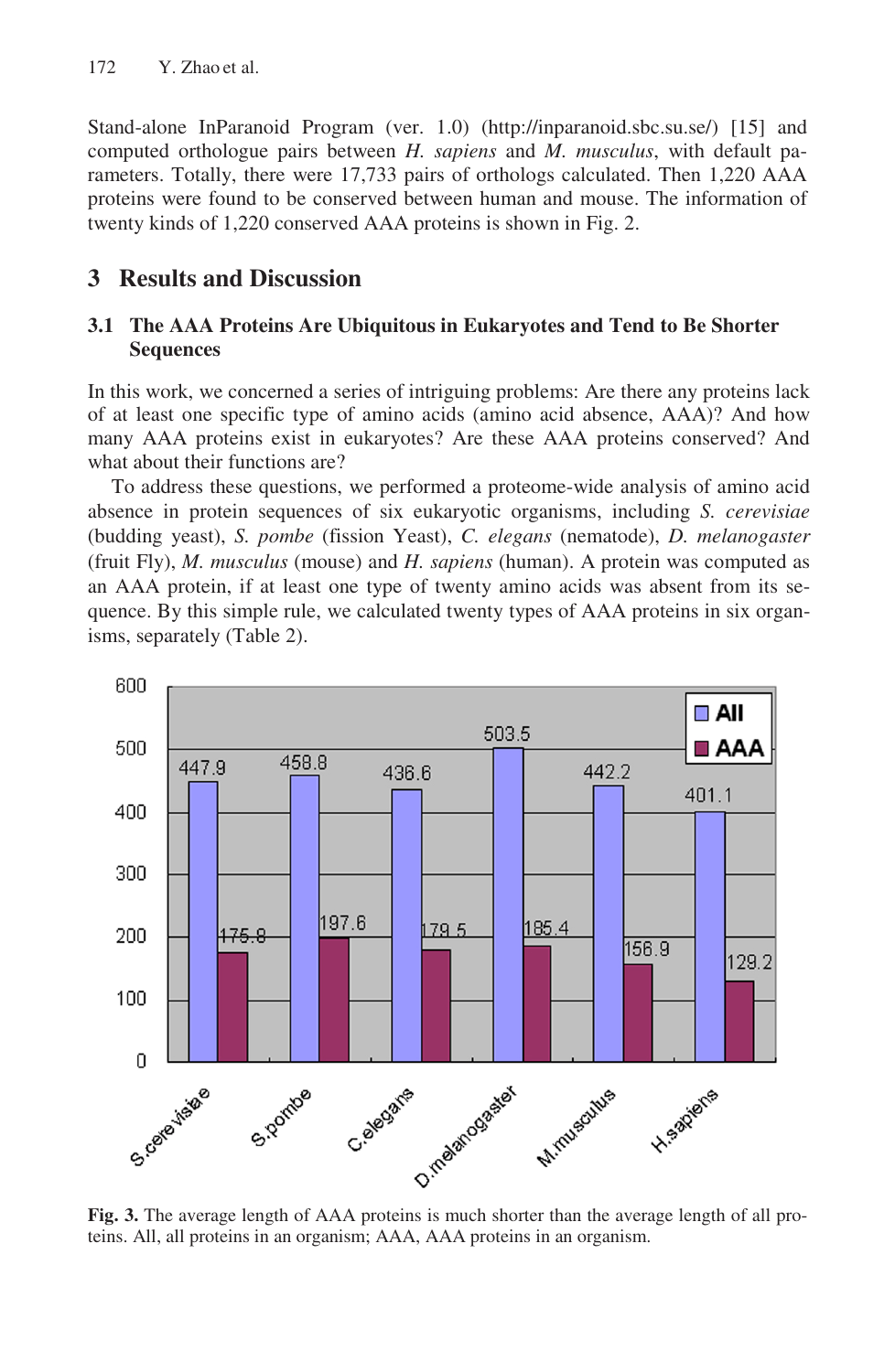Unexpectedly, AAA proteins in eukaryotes are much abundant. There are about 25.12%, 18.46%, 18.94%, 20.33%, 18.91% and 25.54% of proteomes to be AAA proteins in *S. cerevisiae*, *S. pombe*, *C. elegans*, *D. melanogaster*, *M. musculus* and *H. sapien*s. In table 2, W-type AAA proteins are the most abundant, while L- and S-type AAA proteins are much less than other types. We noticed that many proteins were fragment to be short sequence (Table 1), and removed these fragment sequences to obtain the full-length data sets. The AAA proteins in fragment and full-length proteins were also calculated. Obviously, percentiles of AAA proteins in fragment sequences are very high, from 30.45% to 62.27% (Fig. 1B). However, AAA proteins are still much ubiquitous in full length data sets, from 14.1% to 23.4% (Fig. 1A).

Theoretically, shorter proteins will be more frequent to be AAA proteins than longer proteins. Shorter proteins contain fewer amino acids, so one or several types of amino acids may be absent. Indeed, average lengths of AAA proteins in six organisms are much shorter than average length of all proteins (Fig. 3). Average lengths of all proteins in six species fluctuate from 401.1 aa to 503.5 aa, while average lengths of AAA proteins are from 129.2 aa ~ 197.6 aa.

#### **3.2 Amino Acid Absence Is Negatively Correlated with Amino Acid Abundance**

To dissect the underlying mechanisms of Amino acids absence, we also calculated amino acid abundances and distributions of twenty types of residues in six organisms. In Fig. 4A and 4B, only results of *S. cerevisiae* and *H. sapiens* are shown.

The amino acid absence is negatively correlated with amino acid abundance. And the only exceptional case is methionine (M). The M residue is usually located at the first position for transcription of proteins and coded from the standard genetic code of ATG. So at least, all of eukaryotic proteins should contain one residue at the first position. However, N-terminal M residues are often removed from mature proteins after translation. And many proteins are fragments without N-terminus. Thus, first positions of several proteins in Swiss-Prot & TrEMBL (UniProt) are not annotated as M.

In both *S. cerevisiae* and *H. sapiens*, the most abundant AAA protein is W-type AAA proteins, while its abundance and distribution is much less than other residues. The top two most abundant amino acids are S and L, while S- and L-types AAA proteins are much less than other types. The negative correlations were also found in other organisms (data not shown).

Taken together, we identified two general characteristics of AAA proteins. Eukaryotic AAA proteins tend to be very short sequences and amino acid absence is negatively correlated with amino acid abundance and distribution. Thus, we propose that most of AAA proteins are generated randomly during evolution. If a residue is not much important for a protein, it could be lost from the sequence or replaced by other similar residues, e.g., I to L and R to K, etc. Such mutations of a protein occur on its coded DNA under neutral evolution, and don't alter the function of the protein. And many short proteins lack of one or several types of amino acids might still keep their natural functions. Again, the ubiquity of AAA proteins implies that not all of twenty amino acids are indispensable to form a protein sequence.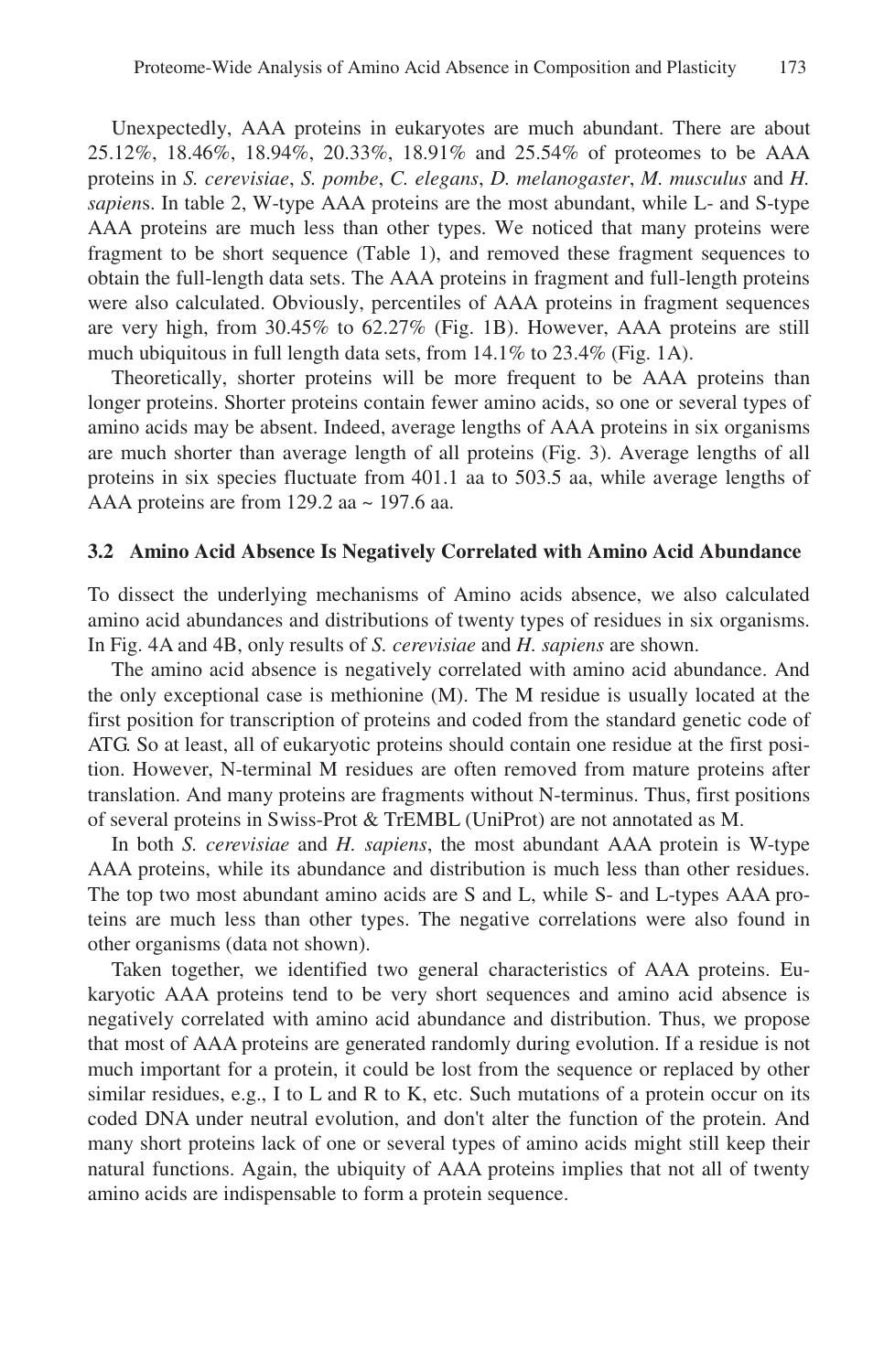

**Fig. 4.** The amino acid absence is negatively correlated with the amino acid abundance and distribution. For AAA proteins, both AAA proteins in all proteins and in full-length proteins are counted. (A) *in S. cerevisiae*; (B) in *H. Sapiens*.

### **3.3 The Conserved AAA Proteins with Important Functions**

Based on above analyses, most of AAA proteins are generated by random. However, proteins without one or several types of amino acids may also be important for their normal functions. We recalled that fifteen of the amino acids could be modified by various PTMs. And each PTM recognizes one or several kinds of specific amino acids to ensure the regulatory fidelity. Thus, a protein lack of a specific type of amino acids might prohibit some PTMs, and such mechanisms might be conserved during evolution. For example, sumoylation and ubiquitination usually modify lysine (K) residues in proteins. Thus, proteins without K residues may not be modified by sumoylation and ubiquitination. In addition, if a lysine might be less useful or even potentially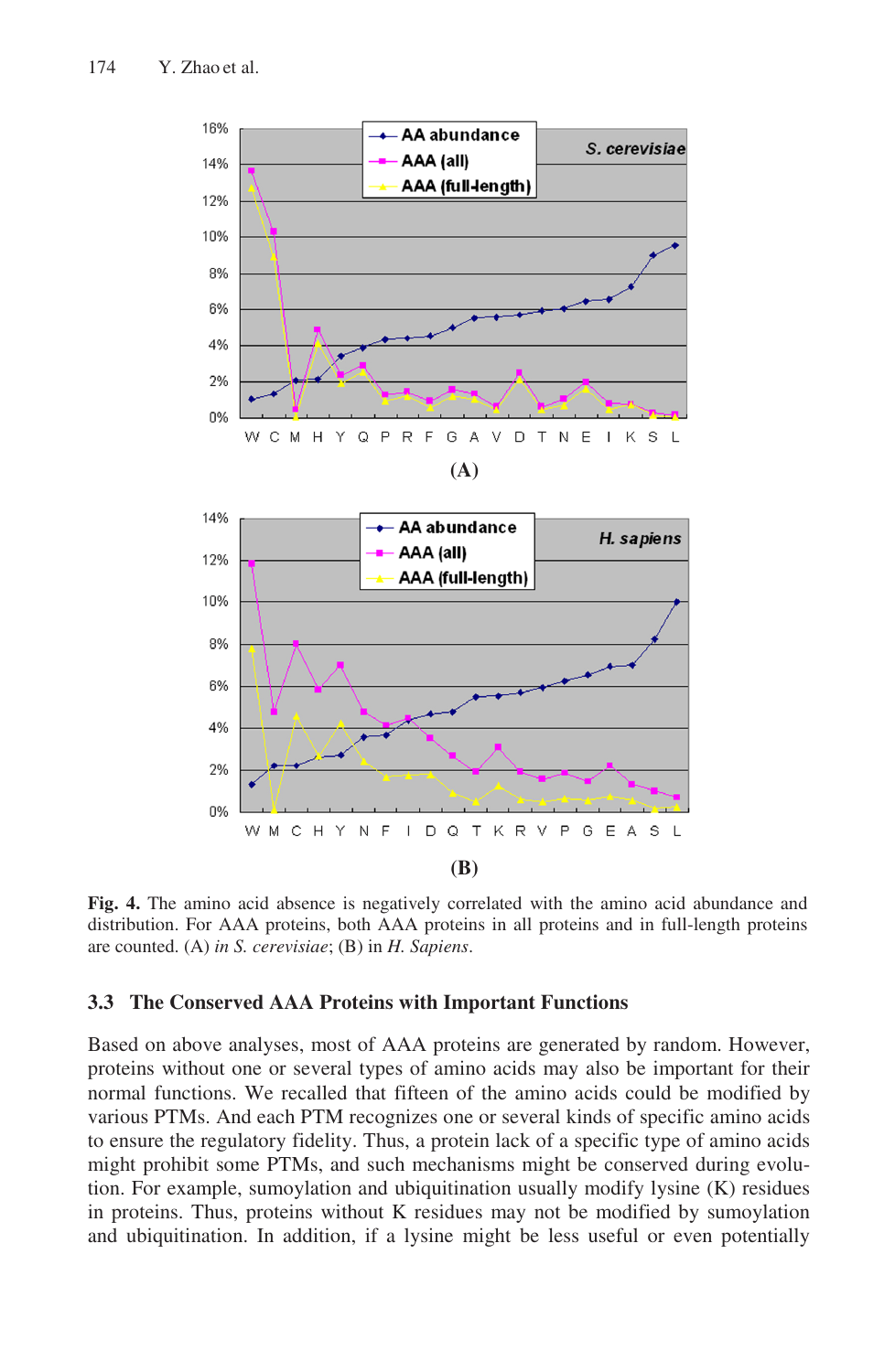harmful for a protein's function, absence of K-amino acid will be conserved during evolution.

In this study, we considered two organisms of human and mouse to identify conserved AAA proteins. Two mammalian organisms are separated with proper evolutionary distances. So, if one or several types of amino acid absence are potentially important for proteins function, such absent events will be conserved between two organisms. With a popular software of InParanoid (ver 1.0), we identified 17,733 pairs of orthologs conserved in human and mouse. And there were 1,220 conserved AAA proteins identified (Fig. 2). Totally, there were 12,093 and 17,497 AAA proteins identified in mouse and human, respectively. Although fragment sequences were not removed in the process of orthologs detection, we can roughly estimate that  $~10\%$  of AAA proteins are conserved in human or mouse.

| <b>Human</b>       | <b>Mouse</b>       | <b>Function (UniProt)</b>          |  |
|--------------------|--------------------|------------------------------------|--|
| R4RL2 HUMAN        | R4RL2 MOUSE        | Axon regeneration                  |  |
| <b>GDF1 HUMAN</b>  | <b>GDF1 MOUSE</b>  | Cell differentiation               |  |
| Q3B7T3 HUMAN       | Q9EQG5 MOUSE       | Unknown                            |  |
| <b>BBC3 HUMAN</b>  | <b>BBC3 MOUSE</b>  | Essential mediator of p53- de-     |  |
|                    |                    | pendent<br>and<br>p53-independent  |  |
|                    |                    | apoptosis                          |  |
| GP1BB_HUMAN        | <b>GP1BB MOUSE</b> | Formation of platelet plugs        |  |
| <b>KRA24 HUMAN</b> | Q9D3H4 MOUSE       | Interacts with hair keratins       |  |
| Q5JY54_HUMAN       | Q9DA47_MOUSE       | Unknown                            |  |
| Q6UWH7_HUMAN       | Q8BN06_MOUSE       | Unknown                            |  |
| <b>KRA42 HUMAN</b> | Q3V4B7_MOUSE       | Interacts with hair keratins       |  |
| NKG7_HUMAN         | NKG7_MOUSE         | Integral to Membrane               |  |
| KR131 HUMAN        | Q8K198 MOUSE       | Interacts with hair keratins       |  |
| Q86SM2_HUMAN       | Q8BUT3_MOUSE       | Unknown                            |  |
| CJ035 HUMAN        | CJ035 MOUSE        | Unknown                            |  |
| Q7Z750_HUMAN       | Q6PGA6_MOUSE       | Unknown                            |  |
| <b>MYLE HUMAN</b>  | <b>MYLE MOUSE</b>  | Unknown                            |  |
| Q96GZ3 HUMAN       | Q8BZE0 MOUSE       | Mitotic cell cycle, nervous system |  |
|                    |                    | development                        |  |
| KRA71_HUMAN        | KRA71_MOUSE        | Interacts with hair keratins       |  |
| Q6IQ42_HUMAN       | Q8CF51_MOUSE       | Unknown                            |  |
| Q96B49_HUMAN       | Q9CQN3_MOUSE       | Unknown                            |  |
| KRA81_HUMAN        | KRA81_MOUSE        | Interacts with hair keratins       |  |
| Q96AN0_HUMAN       | Q8VD25_MOUSE       | Unknown                            |  |
| Q4ZG53 HUMAN       | Q6P220_MOUSE       | Unknown                            |  |
| Q8NFP0_HUMAN       | Q8K459 MOUSE       | Unknown                            |  |
| SARCO_HUMAN        | SARCO_MOUSE        | Regulation of calcium ion trans-   |  |
|                    |                    | port                               |  |
| Q8IUH7_HUMAN       | Q8CFD2_MOUSE       | Unknown                            |  |

**Table 3.** There are 25 K-type AAA proteins conserved between human and mouse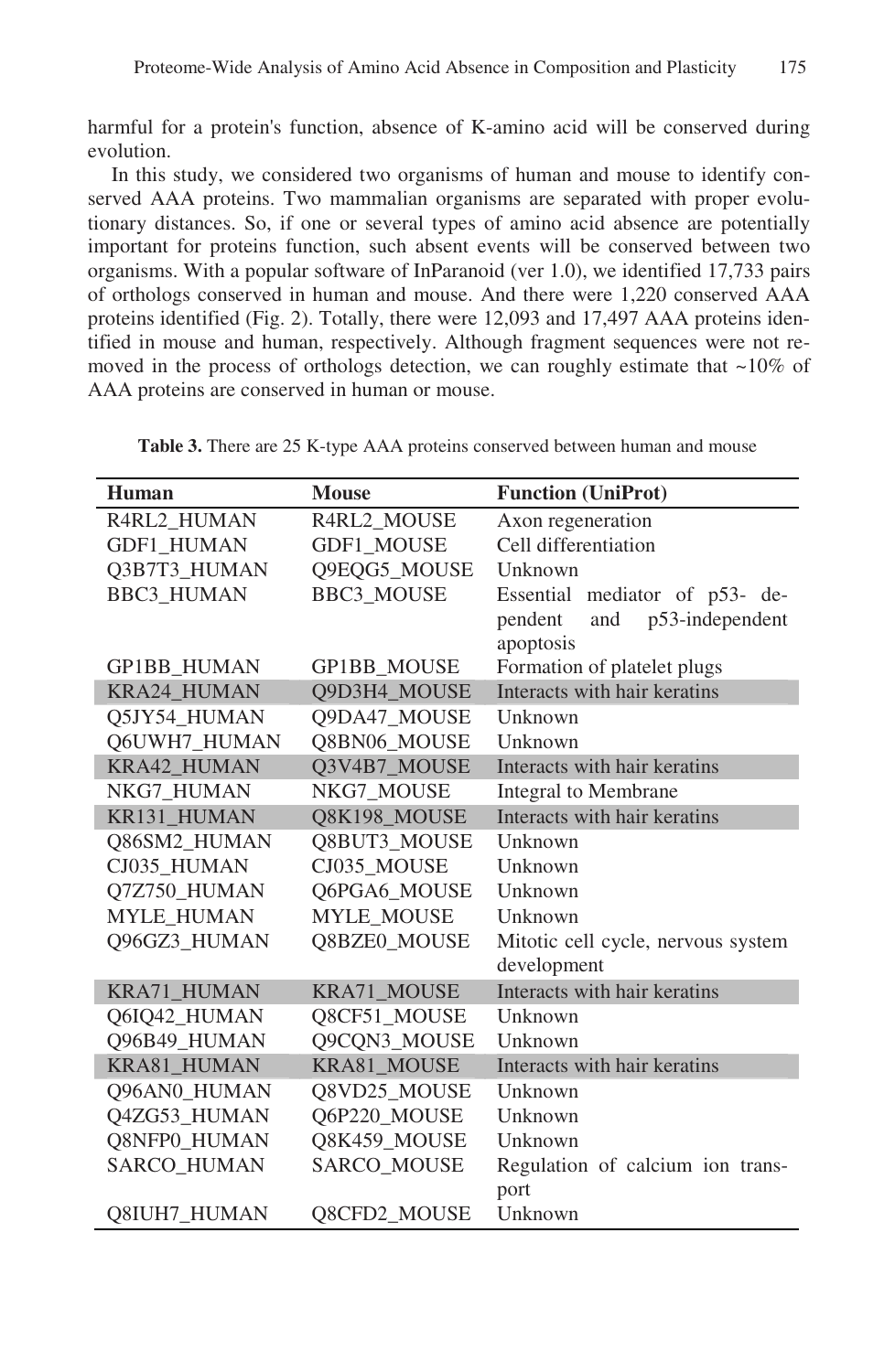To dissect functions of these conserved AAA proteins, we analyzed functions of twenty types of conserved AAA proteins and presented 25 conserved K-type AAA proteins in Table 3. Analyses for other types of AAA proteins are not shown due to page limitation. For 25 K-types AAA proteins, we obtained their functions from functional annotations of UniProt database, Gene Ontology annotation and literature, etc. These proteins might not be either sumoylated or ubiquinated for degradation. Totally, eleven of them are functional annotated. These AAA proteins play important roles in diverse cellular processes. For example, mouse GDF-1 (growth/differentiation factor 1) regulates left-right patterning in embryonic stem cells at early stages of development [16]. And Bcl-2-binding component 3 (BBC3), also called PUMA, is a proapoptotic protein and plays important roles in apoptosis of colon cancer cells [17, 18]. Its gene expression is activated by p53, then replaces p53 from Bcl-xL and leads to p53-dependent apoptosis [19], or dissociates Bax and Bax-xL to cause p53 independent apoptosis [18]. Interestingly, five Keratin-associated proteins (KRA24, KRA42, KRA131, KRA71 and KRA81) are conserved K-type AAA proteins. Keratin-associated proteins (KAPs) comprise a large superfamily, with at least 85 distinct members reported [20]. These KAPs interact with keratins to be the "glue" to hold the hair fiber together. Since the hair is hard to be degraded, it's not strange that many components of hair are hard to be degraded. In this circumstance, the K residue might be less useful for five KAPs. And conservations of five KAPs between human and mouse imply the amino absent mechanism might be also conserved.

## **4 Conclusions**

Intuitively, proteins lack of one or several types (AAA proteins) might be much scarce, since each type of amino acid is important for a protein's function. However, our results propose that AAA proteins ubiquitously exist in eukaryotes. There are about  $18.5\% \sim 25.5\%$  of proteomes in six organisms to be AAA proteins. After fragment removed, proportions of AAA protein in full-length proteins are still much high, from  $14.1\% \sim 23.4\%$ . Given evidences that AAA proteins tend to be shorter sequences and amino acid absence is negatively correlated with amino acid abundance and distribution, we propose that most of AAA proteins are generated by random during evolution. However, if one type of amino acid is less useful or even harmful for a protein's function, then the amino acid absent mechanism will be conserved. Indeed, we identified 1,220 AAA proteins  $(\sim 10\%)$  to be conserved in human and mouse. These proteins play important roles in diverse functions and processes. Among 25 Ktypes AAA proteins, there are five Keratin-associated proteins (KRA24, KRA42, KRA131, KRA71 and KRA81) to interact with hair keratins and hold hair fibers together. The ubiquitination and degradation of these proteins are potentially not useful or even harmful for these proteins. And the K-residue absent mechanism might be conserved in these proteins.

**Acknowledgements.** This work was supported by grants from Chinese Academy of Science (KSCX2-YW-H 10; KSCX2-YW-R65), Chinese Natural Science Foundation (39925018, 30270654, 30270293, 90508002, 30500183, 30700138 and 60533020),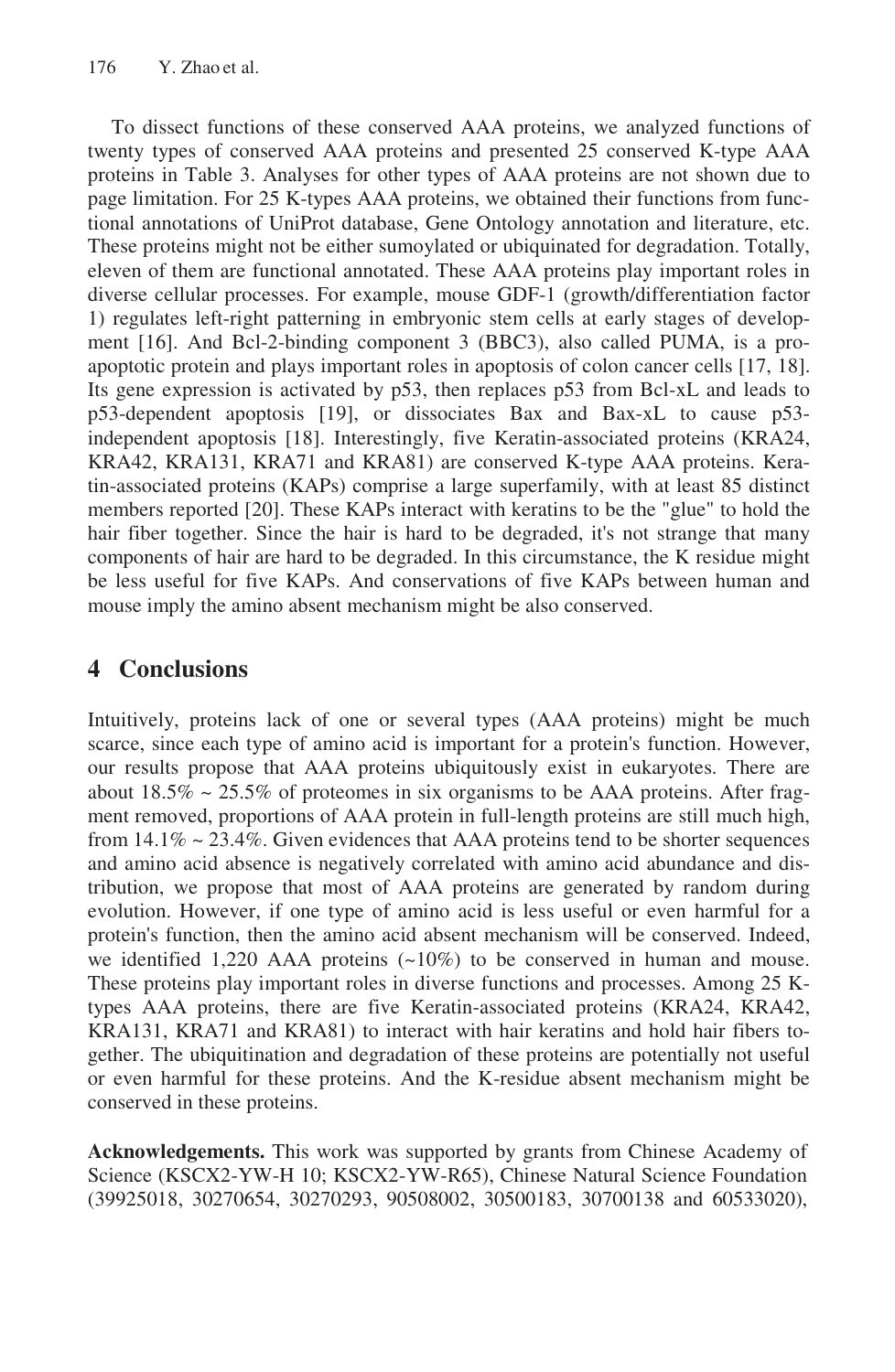Chinese 973 Project (2002CB713700), Chinese 863 Project (2001AA215331), Chinese Minister of Education (20020358051) and the National Institutes of Health (DK56292; CA89019).

### **References**

- 1. Zhou, F., Xue, Y., Yao, X., Xu, Y.: A General User Interface for Prediction Servers of Proteins Post-Translational Modification Sites. Nat. Protoc. 1, 1318–1321 (2006)
- 2. Seo, J., Lee, K.J.: Post-Translational Modifications and their Biological Functions: Proteomic Analysis and Systematic Approaches. J. Biochem. Mol. Biol. 37, 35–44 (2004)
- 3. Walsh, C.T., Garneau-Tsodikova, S., Gatto Jr., G.J.: Protein Posttranslational Modifications: the Chemistry of Proteome Diversifications. Angew. Chem. Int. Ed. Engl. 44, 7342– 7372 (2005)
- 4. Mann, M., Jensen, O.N.: Proteomic Analysis of Post-translational Modifications. Nat. Biotechnol. 21, 255–261 (2003)
- 5. Olsen, J.V., Blagoev, B., Gnad, F., Macek, B., Kumar, C., Mortensen, P., Mann, M.: Global, in Vivo, and Site-Specific Phosphorylation Dynamics in Signaling Networks. Cell 127, 635–648 (2006)
- 6. Xue, Y., Zhou, F., Zhu, M., Ahmed, K., Chen, G., Yao, X.: GPS: A Comprehensive WWW Server for Phosphorylation Sites Prediction. Nucleic. Acids Res. 33, W184–187 (2005)
- 7. Blom, N., Gammeltoft, S., Brunak, S.: Sequence and Structure-based Prediction of Eukaryotic Protein Phosphorylation Sites. J. Mol. Biol. 294, 1351–1362 (1999)
- 8. Blom, N., Sicheritz-Ponten, T., Gupta, R., Gammeltoft, S., Brunak, S.: Prediction of Post-Translational Glycosylation and Phosphorylation of Proteins from the Amino Acid Sequence. Proteomics 4, 1633–1649 (2004)
- 9. Zhou, F., Xue, Y., Lu, H., Chen, G., Yao, X.: A Genome-Wide Analysis of Sumoylationrelated Biological Processes and Functions in Human Nucleus. FEBS Lett. 579, 3369– 3375 (2005)
- 10. Zhou, F., Xue, Y., Yao, X., Xu, Y.: CSS-Palm: Palmitoylation Site Prediction with A Clustering and Scoring Strategy (CSS). Bioinformatics 22, 894–896 (2006)
- 11. Li, A., Xue, Y., Jin, C., Wang, M., Yao, X.: Prediction of N(epsilon)-Acetylation on Internal Lysines Implemented in Bayesian Discriminant Method. Biochem. Biophys. Res. Commun. 350, 818–824 (2006)
- 12. Chen, H., Xue, Y., Huang, N., Yao, X., Sun, Z.: MeMo: A Web Tool for Prediction of Protein Methylation Modifications. Nucleic. Acids Res. 34, W249–253 (2006)
- 13. Catic, A., Collins, C., Church, G.M., Ploegh, H.L.: Preferred in Vivo Ubiquitination Sites. Bioinformatics 20, 3302–3307 (2004)
- 14. Xue, Y., Liu, D., Fu, C., Dou, Z., Zhou, Q., Yao, X.: A Novel Genome-Wide Full- Length Kinesin Prediction Analysis Reveals Additional Mammalian Kinesins. Chinese Sci. Bull. 51, 1836–1847 (2006)
- 15. Remm, M., Storm, C.E., Sonnhammer, E.L.: Automatic Clustering of Orthologs and Inparalogs from Pairwise Species Comparisons. J. Mol. Biol. 314, 1041–1052 (2001)
- 16. Rankin, C.T., Bunton, T., Lawler, A.M., Lee, S.J.: Regulation of Left-Right Patterning in Mice by Growth/Differentiation Factor-1. Nat. Genet. 24, 262–265 (2000)
- 17. Han, J., Flemington, C., Houghton, A.B., Gu, Z., Zambetti, G.P., Lutz, R.J., Zhu, L., Chittenden, T.: Expression of Bbc3, A Pro-Apoptotic BH3-only Gene, Is Regulated by Diverse Cell Death and Survival Signals. Proc. Natl. Acad. Sci. U.S.A. 98, 11318–11323 (2001)